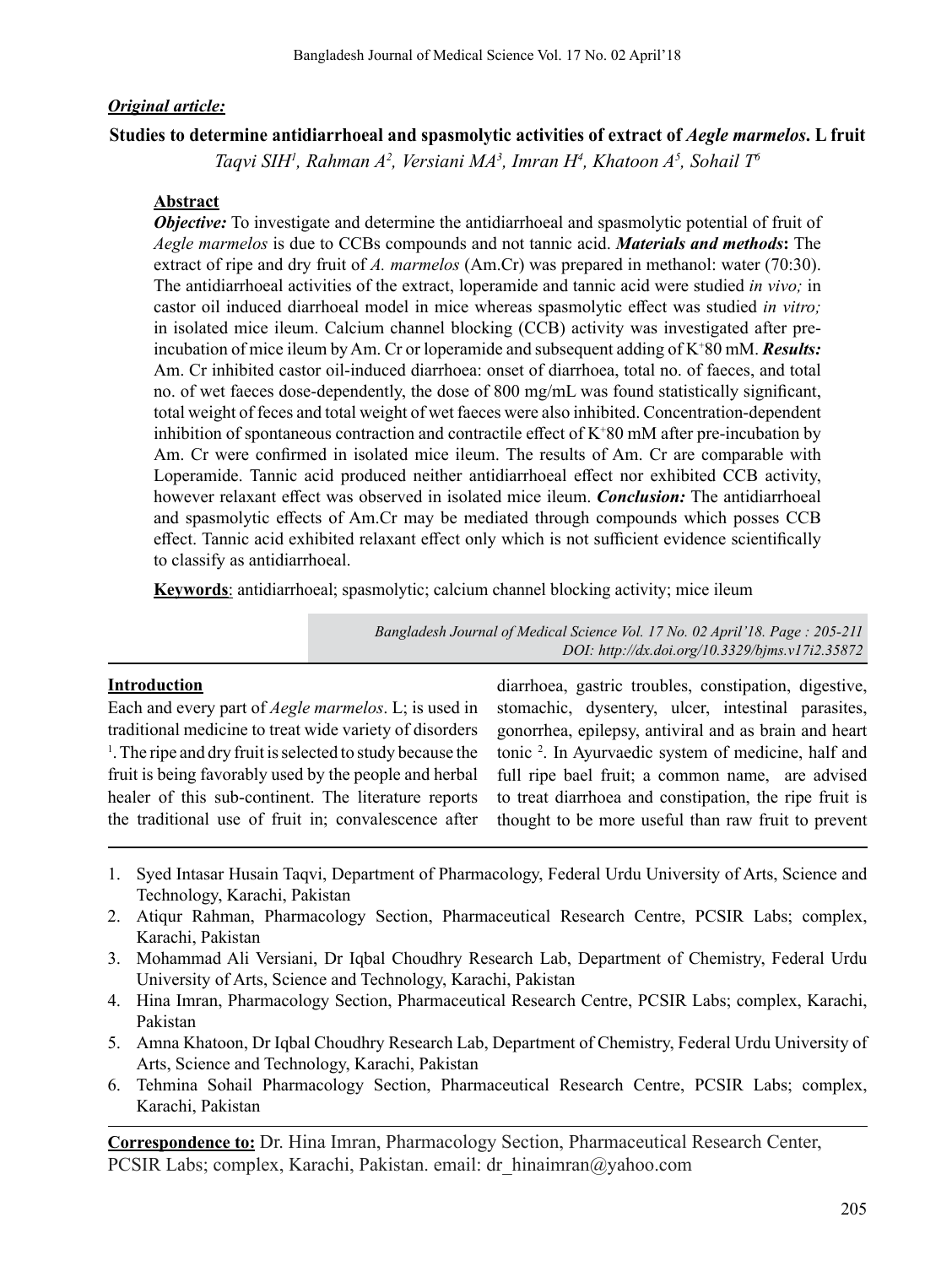sub-acute and chronic dysentery<sup>3</sup>; unripe fruit is used as effective therapy in acute and chronic diarrhoea<sup>4-6</sup> additionally, root also possess antidiarrhoeal activity<sup>7</sup>. British Pharmacopeia<sup>4</sup> describes the effectiveness of bael fruit in diarrhoea and dysentery. According to Chopra<sup>4</sup> , large quantity of mucilage which acts as demulcent that is effective in diarrhoea is present in the fruit's pulp. *A. marmelos* has been shown to be effective in experimental models of irritable bowel syndrome where diarrhoea is a prominent symptom6-9. The unripe fruit of *A. marmelos* being an astringent, is said to be an excellent remedy for diarrhoea, due to tannin or mucilaginous substance<sup>10</sup> however, literature lacks the experimental evidence of tannin as an antidiarrhoeal agent. Brijesh<sup>11</sup> reported limited antibacterial activity of unripe fruit. Phytochemical studies of the fruit have revealed some bioactive compounds like: marmelosin, aureptin, psoralen, luvangetin, marmelide and tannin. Psoralen and tannin are reported as antispasmodic and antidiarrhoeal respectively<sup>12</sup>. Therefore, experiments were designed to evaluate the antidiarrhoeal activity of the crude extract and tannic acid both *in vivo* and *in vitro* experimental model of castor oil induced diarrhoea in mice to determine the therapeutic potential as antidiarrhoeal agent.

# **Experimental**

# *Plant materials*

The ripe and dry Bael fruit was purchased from the indigenous market. The fruit material was recognized by Dr Bina Naqvi, Taxonomist at PCSIR Lab complex, Karachi, Pakistan. The specimen voucher (Pharm-AM-0012/2013) was preserved in the herbarium of Faculty of Pharmacy, Federal Urdu University, Gulshan Iqbal campus, Karachi, Pakistan.

# *Preparation of crude extract*

The ripe and dry fruit was cleaned of dust particle and other adulterants by manual examination and picking. The material (2.0 Kg) was coarse grinded and soaked in mixture of methanol: water (70:30) for eight days with infrequent shaking<sup>13</sup>. The material was passed through double layered muslin cloth to get rid of organic debris and the fluid portion was filtered through what man grade 1 filter paper. The filtrate was subsequently concentrated to thick semi solid mass at 37ºC on a rotary evaporator (BUCHI Rotavapor R210, Switzerland) under reduced pressure and transferred to final containers to keep in refrigerator (-4ºC). The approximate yield was 4.0%

this is designated as crude extract of ripe and dry fruit of *A. marmelos* (Am. Cr). Different dilutions of the crude extract or standard were freshly prepared on the day of experiment.

# *Animals and housing*

Balb-c mice of either sex weighing (20-30 g) were purchased from the animal house facility of PCSIR Labs. The animals were kept at standard housing conditions, fed at standard diet and tap water *ad libitum.* The experiments were adhered to the rulings of the Institute of Laboratory Animal Resources, Commission on Life Sciences, National Research Council<sup>14</sup>. The project was approved by the Institutional Review Board for the use of laboratory animals of Federal Urdu University of Arts, Science and Technology, Karachi campus, Karachi, Pakistan. *Chemicals and salts*

Acetylcholine chloride, potassium chloride, sodium chloride, sodium bicarbonate, magnesium sulfate and loperamide were purchased from Sigma Aldrich, calcium chloride was purchased from Fluka, Glucose anhydrous, and potassium dehydrogenate phosphate and castor oil were purchased from Scharlau and Karachi Chemical Industry respectively. Tannic acid was obtained from BDH Chemicals, England.

# *In vivo experiments*

# Acute toxicity studies by oral administration

Acute toxicity study of the crude extract of ripe and dry fruit of *A. marmelos* was performed according to the method described previously<sup>15</sup> with some modifications. Swiss albino mice of either sex were randomly divided into six groups (Group 1 to Group 6) comprised of five animals each. Group-1 served as negative control which received normal saline (10 ml/kg) whereas other groups (Group-2, 3, 4, 5 and  $6$ ) serving as test groups<sup>16</sup> were given increasing doses of crude extract of *Aegle marmelos* Linn (500, 1000, 2500,5000 and 7500 mg/kg, orally) in 10 mL/kg volume by gastric intubation (No. 24) respectively and provided free access to food and water *ad libitum*. All the test animals were observed continuously for changes in behavior, physiological parameters, restlessness, and seizures for 6 hours, and then intermittently monitored for any morbidity and mortality up to 24 hours<sup>17</sup>.

# Castor oil-induced diarrhoea

Mice (20–25g) of either sex were used as described earlier<sup>18</sup>. Briefly, the animals were divided into five groups composed of five animals, which were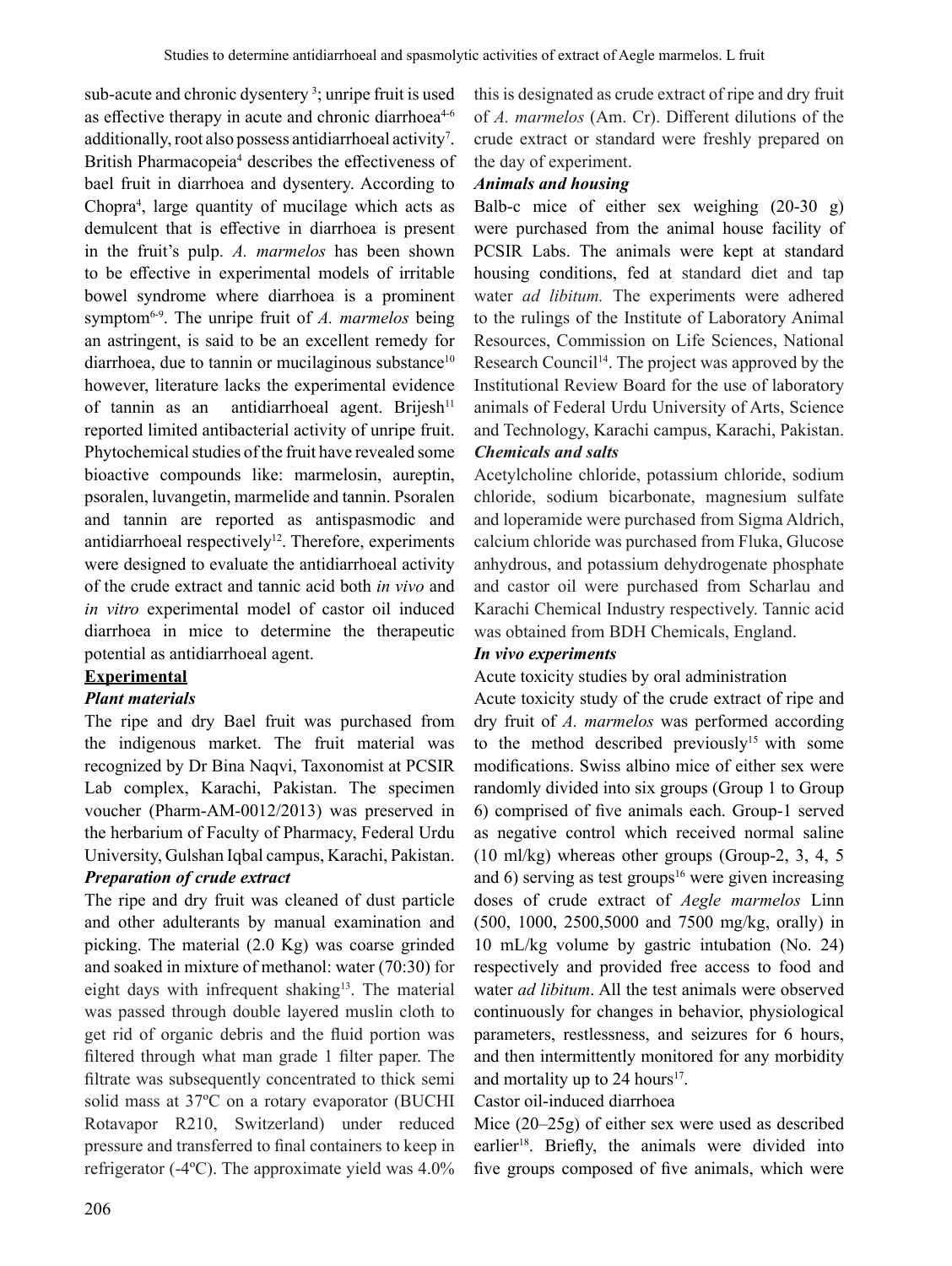housed in individual cages. Animals were fasted for 24 h prior to experiments. Totally nine groups of mice were prepared, each group was composed of five animals. The group 1 received saline (10 mL/ kg; p.o.) which dealt as the negative control. The doses of Am. Cr was selected after trial experiments, four increasing doses (100, 200, 400 and 800 mg/ kg/b.w) were decided for oral administration to the animals to generate dose-response curves. Tannic acid was studied similarly at 10, 50 and 100 mg/ kg/b.w. Loperamide was administered at the dose of 10 mg/kg/b.w serving as the positive control. There after one hour, each animal received 10 mL/kg of castor oil orally through a feeding cannula (No. 24). Subsequently, without delay each animal was kept in an individual cage lined with blotting paper and examined for 4  $h^{19}$ . The following parameters were observed; 1) onset of diarrhoea, 2) total no. of faeces, 3) total no. of wet faeces, 4) total weight of faeces, 5) total weight of wet faeces.

#### *In vitro experiments*

#### Vasorelaxant activity

The vasorelaxant activity of theAm.Cr was examined in isolated mice ileum<sup>20</sup>. Mice  $(25-30 g)$  was fasted for 12 hr prior to experiments. The ileum was isolated and cleaned off the connective tissue and kept in Krebs-Henseleit solution which was bubbled with carbogen  $(95\%O_2)$  and 5% CO<sub>2</sub> mixture). The segment of 2cm length was suspended in 15mL organ bath in Krebs-Henseleit solution, bubbled with carbogen and maintained at 37°C. Composition of Krebs-Henseleit solution in mM was: KCl4.7, NaCl119.0,  $MgSO_41.2$ ,  $KH_2PO_41.2$ ,  $CaCl_22.5$ ,  $NaHCO<sub>3</sub>25.0$ , and glucose 11.0 (pH 7.4). The rhythmic and spontaneous responses of ileum were recorded via isotonic force transducers (MLT0202) coupled through Bridge Amplifier (Model: FE221) to Power Lab data acquisition system (AD Instruments, Sydney, Australia). A preload of 1.0 g was exercised and the tissues were allowed to equilibrate for 1hr prior to the addition of test sample or drug. Under these experimental conditions, mice ileum exhibits spontaneous rhythmic contractions, allowing to test the relaxant (spasmolytic) effect directly, without adding some agonist<sup>20</sup>. The control responses to submaximal concentration of acetylcholine  $(0.3 \mu M)$ were recorded. Reproducible responses determined the stability of the tissues. Am.Cr, tannic acid or loperamide was added in the organ bath in ascending

order to produce the concentration-dependent curve exhibiting the dose-dependent relaxant effect <sup>21</sup> to determine the spasmolytic effect. The normal saline, used to prepare different concentrations of the crude extract, had no effect on tissue contractility in the control experiments. The experiments were repeated using loperamide and tannic acid.

### *Calcium antagonist activity*

Calcium antagonist activity was determined by constructing dose-dependent effect of Am.Cr, loperamide or tannic acid on the contractile response induced by K<sup>+</sup> 80 mM in mice ileum.

 K<sup>+</sup> 80 mM response was studied in the absence and presence of the test samples; the procedure of Mazzolin *et al.*<sup>22</sup> was adopted .The segments of ileum were pre-incubated by various concentrations of Am.Cr in ascending order (0.1, 1.0, 5.0 and 10mg/ mL) for 30 minutes. Subsequently K+ 80 mM was added in the organ bath. The same experiment was repeated by using loperamide (0.0001, 0.001 and 0.01µM).Tannic acid was not studied to determine the CCB activity because tannic acid did not relax the spontaneously contractile isolated mice ileum.

### **Statistical analysis**

The data is expressed as standard error of the mean ( $\pm$ SEM). The median effective concentrations (EC<sub>50</sub>) values) were obtained by using Graph Pad Prism version 6 (http://www.graphpad.com). Data was analyzed by two-tailed *t*-test and one way ANOVA, as required, followed by the Tukey-Kramer Multiple Comparisons Test, when significant difference was present  $p < 0.05$  was considered statistically significant.

# **Result**

### *In vivo experiments*

### Acute toxicity studies

 The increasing concentrations of crude extract of *Aegle marmelos* were administered orally in the animals of test groups. There was no change in the behavioural and the physiological parameters of the animals during the observation period of 24 hours. No mortality of the animal among the test groups determined the safety of the test sample at the given doses so  $LD_{50}$  dose was not calculated. The crude extract did not show any sign of toxicity at the concentrations of 500, 1000, 2500, 5000 and 7500 mg/kg body weight respectively. The collected data demonstrate that the crude extract of dried fruit of *A. marmelos* have a high margin of drug safety (Table 1).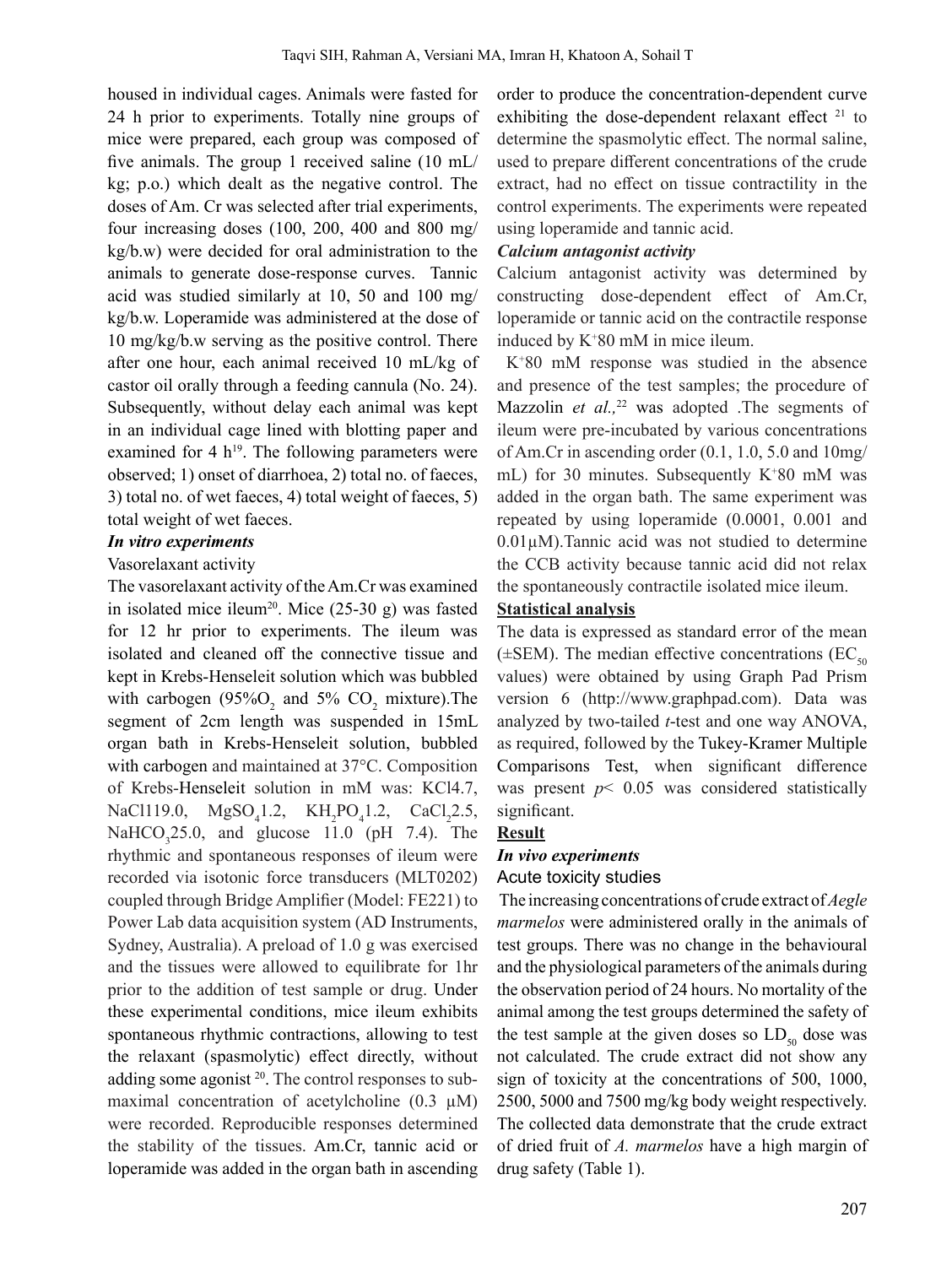| S. No          | <b>Groups</b> | No. of<br>animals | Dose<br>mg/kg | <b>Animals</b><br>survived | <b>Animals</b><br>dead | $\frac{0}{0}$<br><b>Mortality</b> | $\frac{0}{0}$<br><b>Survival</b> |
|----------------|---------------|-------------------|---------------|----------------------------|------------------------|-----------------------------------|----------------------------------|
|                | Group-1       | 05                | N/S           | 05                         | Nil                    | $0\%$                             | 100%                             |
| 2              | $Group-2$     | 05                | 500           | 05                         | Nil                    | $0\%$                             | 100%                             |
|                | $Group-3$     | 05                | 1000          | 05                         | Nil                    | $0\%$                             | 100%                             |
| $\overline{4}$ | Group-4       | 05                | 2500          | 05                         | Nil                    | $0\%$                             | 100%                             |
|                | Group-5       | 05                | 5000          | 05                         | Nil                    | $0\%$                             | 100%                             |
| 6              | Group-6       | 05                | 7500          | 05                         | Nil                    | $0\%$                             | 100%                             |

**Table-1:** Showing the effect of toxicity study of crude extract of ripe and dry fruit of *Aegle marmelos* after oral administration in Swiss albino mice

Castor oil-induced diarrhea

Effect ofAm.Cr, tannic acid and loperamide on castor oil-induced diarrhoea Am. Cr caused dose-dependent protection against castor oil-induced diarrhoea in mice. The per cent inhibition of faeces and total no. of faeces showed dose-dependent effect whereas a dose of 800mg/kg inhibited maximally. The onset of diarrhoea and total no. of wet faeces also showed dose-dependent inhibitory effect. The doses of 400 and 800 mg/kg showed statistically significant effect. The total weight of faeces was found to be increased at 200 and 400mg/kg, whereas at the dose of 800 mg/ kg slight decrease was observed. The total weight of wet faeces however showed inhibitory effect at

all doses. Whereas, loperamide showed marked inhibitory effect on onset of diarrhoea, on total no. of faces and no. of wet faeces and statistically insignificant inhibitory effect on weight of faeces and weight of wet faeces.

In vivo experiments tannic acid did not cause delay in the onset of diarrhoea, none of the administered dose induced statistically significant antidiarrhoeal effect in mice. Tannic acid caused increase in total no of faeces, total no of wet faeces and total weight of wet faeces. However the dose of 100 mg increased the total weight of faeces statically significant. Tannic acid showed some secretary effect in this model (Table 2).

**Table-2:** Effect of crude extract of fruit of *Aegel marmelos. L* (Am.Cr), Loperamide and Tannic acid on castor oil induced diarrhoea in mice

| <b>Parameters</b>                                     | $Am.Cr$ (per kg/b.w)                                 |                   |                    |                    |                  |                        |                    |                     |                      | Loperamide<br>(perkg/b.w) |  |
|-------------------------------------------------------|------------------------------------------------------|-------------------|--------------------|--------------------|------------------|------------------------|--------------------|---------------------|----------------------|---------------------------|--|
|                                                       | 100mg<br>Control                                     |                   |                    | $200$ mg           |                  | $400$ mg               |                    | 800 <sub>mg</sub>   |                      | 10mg                      |  |
| Onset of diarrhoea                                    | 14.80<br>$\pm 2.55$                                  | $37.00 \pm 5.27$  |                    | $43.40 \pm 5.59$   |                  | $*110.80 \pm 6.90$     |                    | $**138.0 \pm 13.29$ |                      | ***172.6 $\pm$ 45.762     |  |
| Total no of faeces                                    | 12.00±1.924                                          | $13.20 \pm 0.735$ |                    | $11.80 \pm 0.860$  |                  | $*6.00$<br>$\pm 0.836$ |                    | **4.00 $\pm$ 0.707  | ***1.600 $\pm$ 1.166 |                           |  |
| Total no of wet<br>faeces                             | ± 1.860<br>9.40                                      | $9.20 \pm 1.020$  |                    | $7.20 \pm 1.241$   |                  | 4.200                  | $\pm 1.463$        | $*3.60 \pm 0.600$   |                      | ***1.000 $\pm$ 0.775      |  |
| Total weight of<br>faeces                             | $0.420 \pm 0.124$                                    |                   | $0.418 \pm 0.072$  | $0.5080 \pm 0.072$ |                  |                        | $0.4660 \pm 0.108$ | $0.4200 \pm 0.049$  |                      | $0.1420 \pm 0.107$        |  |
| Total weight of wet<br>faeces                         | $0.34 \pm 0.121$                                     | $0.306 \pm 0.049$ |                    | $0.338 \pm 0.117$  |                  |                        | $0.346 \pm 0.094$  |                     | $0.34 \pm 0.024$     | $0.0980 \pm 0.084$        |  |
| Tannic Acid (per kg/b.w)                              |                                                      |                   |                    |                    |                  |                        |                    |                     |                      |                           |  |
| <b>Parameters</b>                                     | Control                                              |                   | 10mg               |                    | 50 <sub>mg</sub> |                        |                    |                     | 100mg                |                           |  |
| Onset of diarrhoea                                    | $19.6 \pm 3.558$                                     |                   | 18.8±9.993         |                    |                  | $21.2 \pm 16.963$      |                    |                     | $19.2 \pm 3.108$     |                           |  |
| Total no of faeces                                    | $11.2 \pm 2.746$                                     |                   | $12.0 \pm 2.000$   |                    |                  | $14.0 \pm 1.924$       |                    |                     | $16.2 \pm 1.393$     |                           |  |
| Total no of wet<br>faeces                             | $9.2 \pm 1.934$                                      |                   | $7.2 \pm 1.562$    |                    |                  | $8.0 \pm 1.871$        |                    |                     | $12.0 \pm 1.789$     |                           |  |
| Total weight of<br>faeces                             | 0.16<br>$\pm 0.024$                                  |                   | 0.3<br>$\pm 0.055$ |                    |                  | $\pm 0.030$<br>0.28    |                    |                     |                      | $*0.34 \pm 0.034$         |  |
| Total weight of wet<br>faeces<br>$\sim$ $\sim$ $\sim$ | $0.14 \pm 0.024$<br>$\cdots$<br>$\sim$ $\sim$ $\sim$ |                   | $\cdots$           | $0.22 \pm 0.058$   |                  | 0.18                   | $\pm 0.018$        |                     |                      | $0.22 \pm 0.037$          |  |

(\* P < 0.05, \*\* P < 0.01, \*\*\* P < 0.001)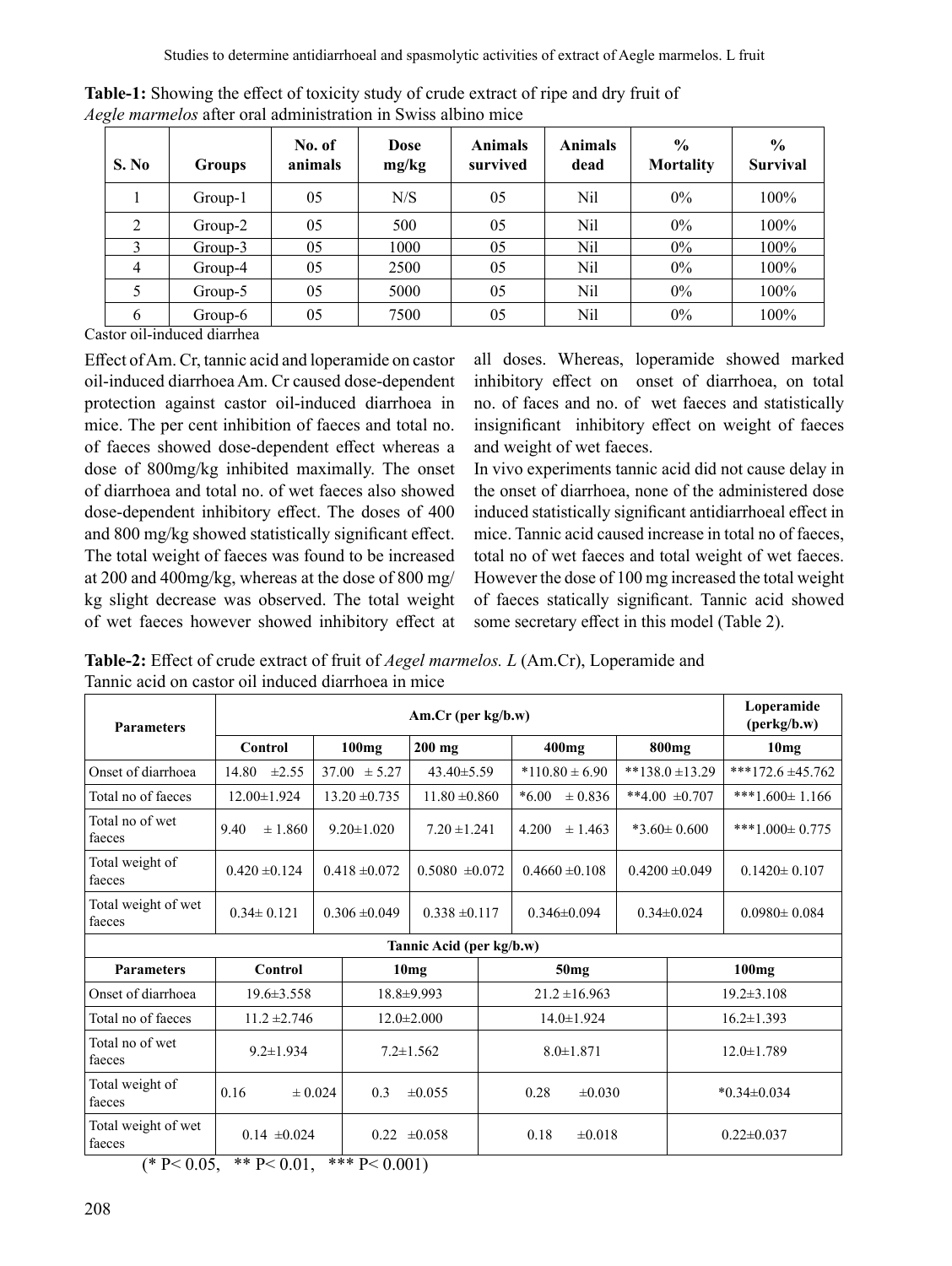#### *In vitro experiments*

### Vasorelaxant activity

Effect of Am.Cr, tannic acid and loperamide on spontaneous contraction of isolated mice ileum

Am.Cr relaxed the spontaneously contracting isolated mice ileum in concentration-dependant manner. The doses of 0.1, 1.0, 3.0 and 10.0mg/kg were found to be statistically significant (EC<sub>50</sub>; 2.040 mg/mL, 95% C.I., 1.099 to 3.786). The inhibition of the spontaneous contraction was found to be more than 65%. Whereas, loperamide inhibited the spontaneous contraction by 80%, the doses of 0.01, 0.03, 0.1, 0.3 and 1.0µM caused statistically significant inhibition  $(EC_{50}; 0.03804 \mu M, 95\% \text{ C.I., } 0.02000 \text{ to } 0.07233).$ Tannic acid was examined in mice ileum. In mice ileum statistically significant relaxant effect was observed  $(EC_{50}0.1527 \mu M, 95\% \text{ C.I., } 0.005853)$ to 3.986). Tannic acid showed less spasmolytic effect (15% relaxation, Figure 1) therefore, further confirmatory studies were abandoned.



#### **Calcium antagonist activity**

The tissues were pre-incubated by ascending concentrations of Am.Cr which inhibited the contractile effect induced by  $K^+80$  mM. The doses of 1.0, 5.0 and 10.0 mg/mL caused statistically significant inhibition of K+ 80 mM contraction. The dose of 10.0 mg/mL caused maximum inhibition (Figure 2). Loperamide inhibited the contractile effect of K+ 80 mMconcentration-dependently, 0.01 µM showed maximal and statistically significant effect (Figure 3).

#### **Discussion**

The bioactive constituents derived from many plants have led to the development of various efficacious and safe drugs for the management of several disorders 23. Of particular interest and based on the traditional use of different parts of *A. marmelos* in diarrhoea and dysentery, antidiarrhoeal effect of the fruit of *A. marmelos* was evaluated in the present studies. Tannic acid was also studied to understand whether tannic acid; a tannin has some role to inhibit diarrhoea.

Acute toxicity studies determined the high margin of safety of fruit of *A.marmelos*. The castor-oil-induced diarrhoea model is suitable for the study of both secretory diarrhoea and intestinal motility <sup>24</sup>. Castor oil is known to decrease fluid absorption, increases electrolyte secretion, and produces alterations in intestinal motility 25. Increase in mucosal secretion, water content and electrolytes which accumulate in lumen, finally moves promptly through the small and large intestines is attributed to castor oil or its active constituent <sup>26</sup>. The ricinoleic acid; an active component of castor oil has been demonstrated <sup>27</sup> to stimulate the production of chemical mediators including prostaglandins, nitric oxide, platelet activating factor and cAMP28. Castor oil or its active component, ricinoleic acid, intensifies peristaltic activity and induce changes in the permeability of the intestinal mucosal membrane to electrolytes and water <sup>29</sup>. Therefore, antidiarrhoeal agent should inhibit intestinal secretions and contractions as well. Am.Cr exhibited dose-dependent protective effect on various parameters observed during in vivo experiments. Am.Cr increased the time of onset of diarrhoea and decreased the total no. offaeces showing the significant inhibitory effect on the motility of the intestine. The inhibitory effect on the intestinal secretions was demonstrated by significant decrease in total no. of wet faeces.

The decrease in motility suggested the antispasmodic activity of *A. marmelos*. Therefore, spamsolyitc effect was further confirmed in isolated mice ileum. Am.Cr exhibited concentration-dependant spasmolytic activity in isolated mice ileum. The increase in intracellular  $Ca^{++}$  is essential to cause contraction of smooth muscle preparations that activated the contractile elements 30 of course mice ileum is no exception. The increase in intracellular  $Ca^{+}$ may be caused by the influx of  $Ca^{++}$  either, via voltage dependant calcium channels (VDCCs) or through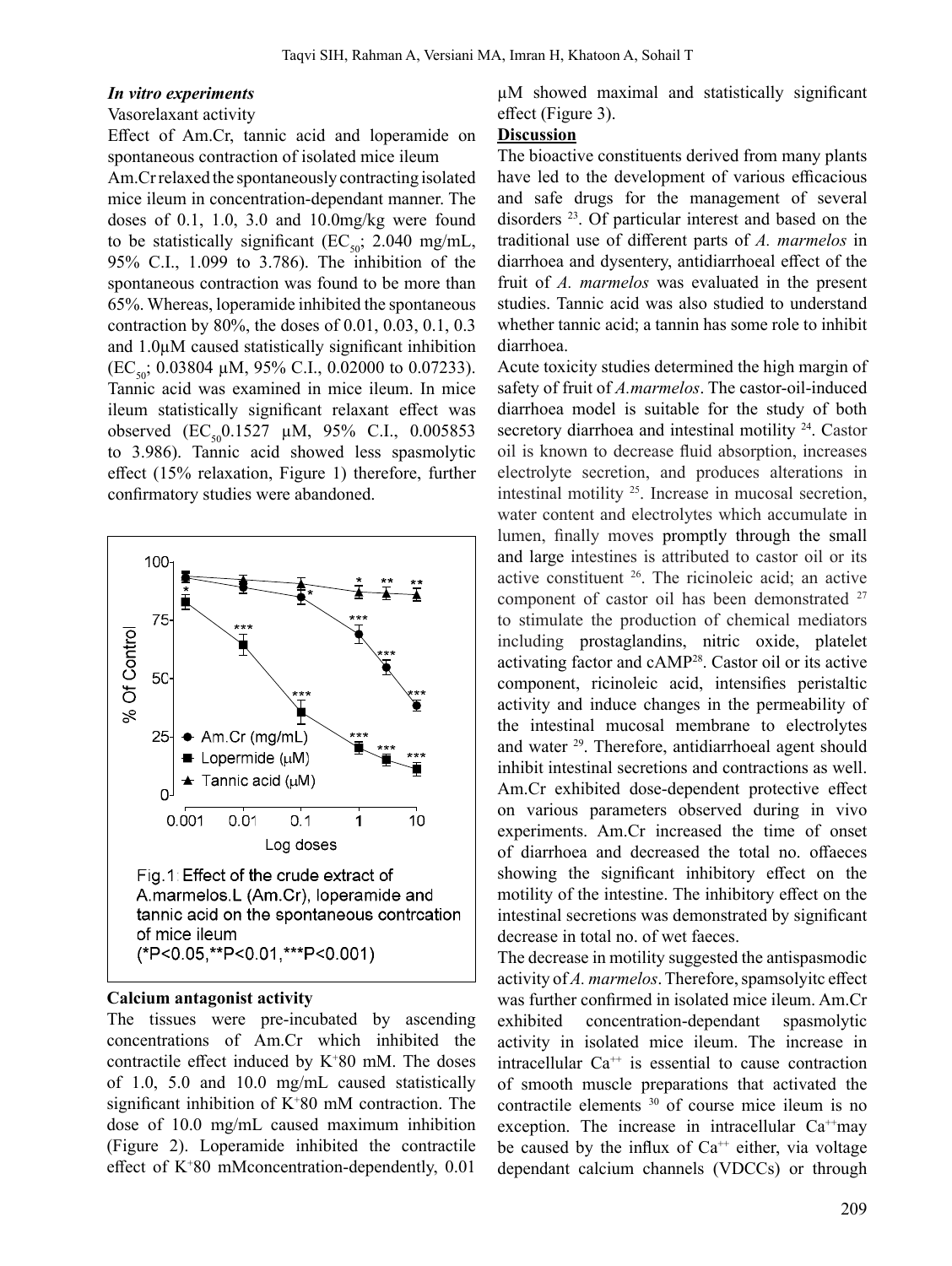

the release of  $Ca^{++}$  from intracellular stores like sarcoplasmic reticulum. The spontaneous movement of intestine is regulated by periodic depolarization of smooth muscle. At the peak of depolarization rapid influx of  $Ca^{++}$  takes place via VDCCs  $31$ .Am.Cr inhibited the spontaneous contraction of mice ileum, most probably either due to intervention with the calcium release or with the calcium influx through VDCCs.

Calcium channel blockade is reported to be the most probable mechanism for the spasmolytic effect in medicinal plants 32,33. To confirm the involvement of  $Ca^{++}$ to cause the spasmolytic effect by Am.Cr, the extract was tested on the contractile effect induced by  $K^+$  (80 mM). The ileum was preincubated by Am. Cr in ascending order, then  $K^+$ (80 mM) was added respectively. The contractile effect of high  $K^+$  was diminished concentrationdependently, which is comparable with loperamide which mediated spasmolytic activity through calcium channel blockade <sup>34</sup>. In smooth muscle, high  $K^+$  opens VDCCs through which  $Ca^{++}$  influx takes place causing contractile effect. Therefore, a test sample which can inhibit high  $K^+$ -induced contraction, is considered a blocker of calcium influx 35,36. The presence of bioactive compound(s) which possess calcium antagonist activity was confirmed in Am.Cr when the contractile effect of  $K^+80$  mM was inhibited concentration-dependently (Figure2) which is comparable with loperamide (Figure3). Earlier



there are reports showing that antidiarrhoeals share the calcium antagonist property which is found true in *A. marmelos* Linn.

Tannic acid is present in most of the plants. Several studies report the presence of tannin in the fruit of *A.marmelos*37, tannic acid is supposed to be responsible for antidiarrhoeal effect of herbal medicines. In this study tannic acid was investigated to examine the antidiarrhoeal activity. Tannic acid did not inhibit the onset of diarrhoea and no. of faeces. In contradiction it showed some secretory effect by increasing weight and no. of faeces. Spasmolytic activity was observed lacking  $Ca^{++}$  channel blocking activity. So in this experimental model tannin may add some relaxant effect in the intestine, this may partially add to the antidiarrhoeal effect of Am.Cr.

### **Conclusion**

The results suggest the antidiarrhoeal activity of the ripe and dry fruit of *Aegle marmelos.*L is mediated through calcium channel blockade. Tannin or tannic acid possesses some relaxant activity whereas antidiarrhoeal activity was not found. However, further studies are needed to isolate the bioactive compound(s) which is calcium antagonist in the ripe and dry fruit of *A. marmelos* L.

### **Acknowledgement**

This research was supported by the financial grant from Higher Education Commission (HEC) of Pakistan no: 20-1724/R&D/10-4734.